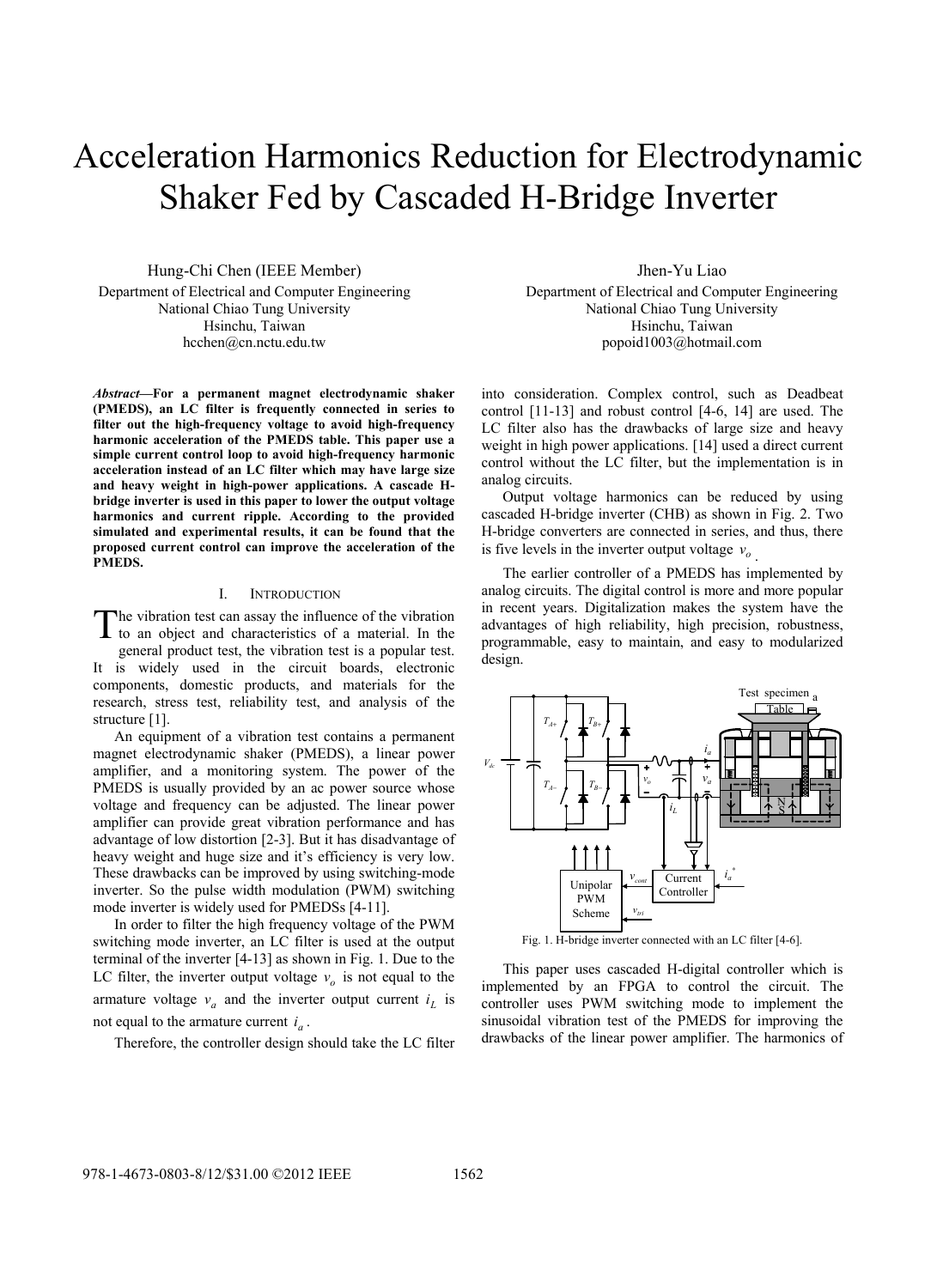voltage and current can be reduced by using cascaded Hbridge inverter (CHB) and dead-time compensator instead of an LC filter. Therefore, better current tracking performance and accelerate characteristic can be obtained.



II. PERMANENT MAGNET ELECTRODYNAMIC SHAKER In order to simplifier the analysis, here are some

assumptions: (1)The PMEDS is a two degrees of freedom (2DOF) mechanical system.

(2)The magnetic flux density in the magnet field is a constant.

The PMEDS model consists of a mechanical system and an electrical system. Figure 3 is an electromechanical model of the PMEDS. The two systems are interactive. The mechanical system equals two springs  $K_S$  and  $K_C$ , two dampers  $C_S$  and  $C_C$ , and three masses  $M_S$ ,  $M_L$ , and  $M_C$ . The  $K_S$  and  $C_S$  are the PMEDS suspension stiffness and damping coefficient. The  $K_C$  and  $C_C$  are the stiffness and damping coefficient of the adhesive bounding element which is used to connect the armature coil and the table of the PMEDS. The  $M_S$ ,  $M_L$ , and  $M_C$  are the table mass, load mass, and the coil mass. The  $x_T$  and  $x_C$  are the table and the coil displacements to the PMEDS.

The back electromotive force (EMF) *e* is proportional to the table velocity  $\nu$  of the PMEDS, and it can be written as

$$
e = Bl \frac{dx_C}{dt} = Blv = \Gamma v \tag{1}
$$

The electromagnetic force  $f_{em}$  produced by the armature current  $i_a$  can be written as

$$
f_{em} = Bli_a = \Gamma i_a \tag{2}
$$

By using the Hooke's law, the force of a spring can be written as

$$
f_{sp} = -Kx \tag{3}
$$

where  $K$  is the stiffness and  $x$  is the displacement.



Fig. 3. An electromechanical model of the PMEDS.

The friction force of the object is proportional to the velocity. Therefore the friction force can be written as

$$
f_f = -C(dx/dt)
$$
 (4)

where  $c$  is the damping coefficient. Use Newton's second laws of motion to combine the force of mechanical system as below.

$$
f_{em} = \Gamma i_a = M_C \frac{d^2 x_C}{dt^2} + C_C (\frac{dx_C}{dt} - \frac{dx_T}{dt}) + K_C (x_C - x_T) \tag{5}
$$
  

$$
C_C (\frac{dx_C}{dt} - \frac{dx_T}{dt}) + K_C (x_C - x_T)
$$
  

$$
= (M_L + M_S) \frac{d^2 x_T}{dt^2} + C_S \frac{dx_T}{dt} + K_S x_T \tag{6}
$$

There are two forces which are applied for the coil mass, table mass and load mass. The transfer function of the table acceleration and armature current can be obtained as below.

$$
H_{IA} \stackrel{\Delta}{=} \frac{a(s)}{i_a(s)} = \frac{x_T(s)s^2}{i_a(s)}
$$
  
= 
$$
\frac{\Gamma(C_{C} s + K_{C})s^2}{\left[ M_C(M_L + M_S)s^4 + (M_C C_S + C_C M)s^3 \right]}
$$
  
+ 
$$
(M_C K_S + C_C C_S + K_C M)s^2
$$
  
+ 
$$
(C_C K_S + K_C C_S)s + K_C K_S
$$
 (7)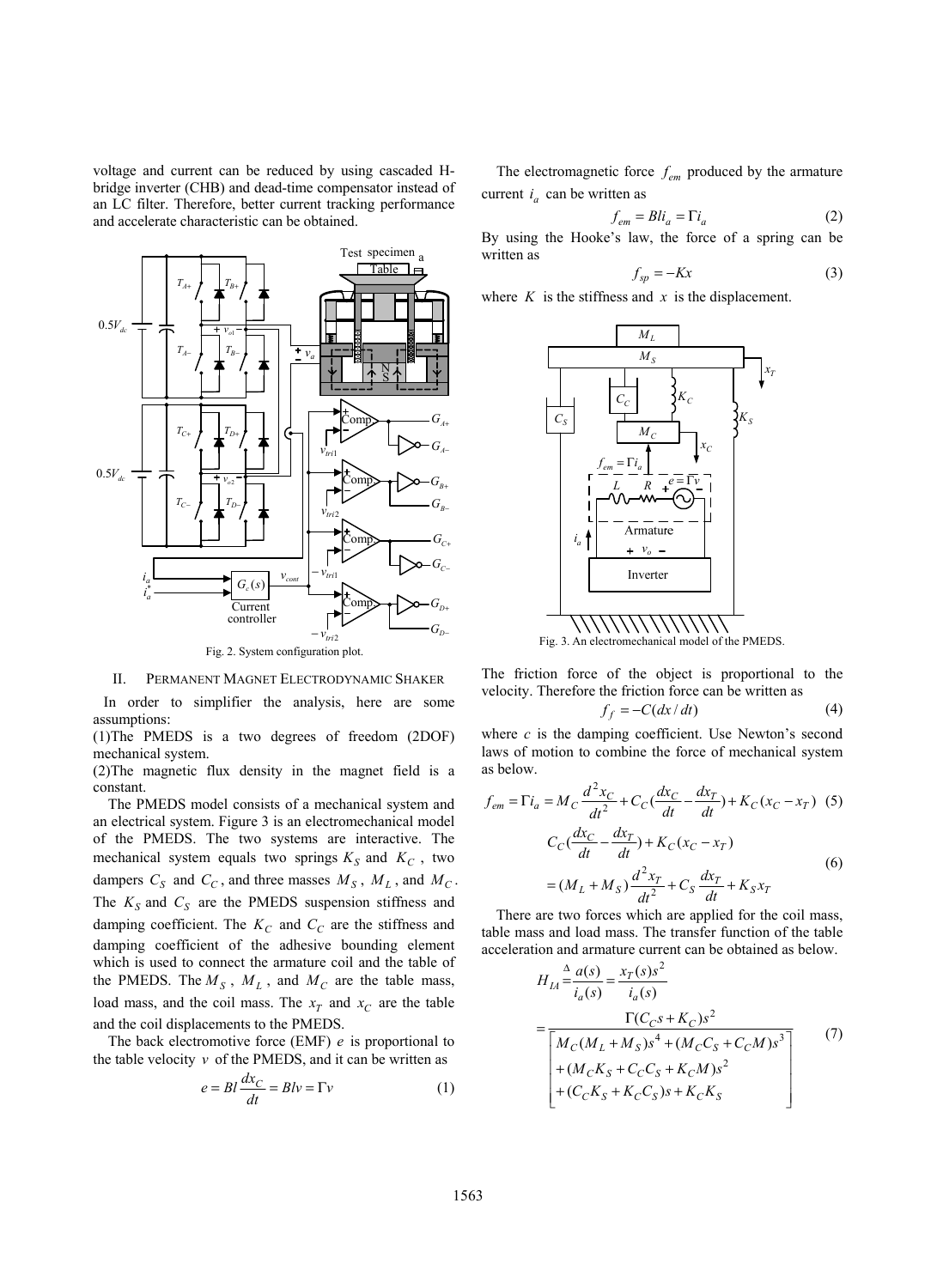where  $M = M_L + M_S + M_C$ . When the vibration frequency is high, the  $C_S$  and  $K_S$  are zero. The table of PMEDS is only affected by the  $C_C$  and  $K_C$ . Therefore, the transfer function (7) can be approximated to

$$
H_{IAH} \stackrel{\Delta}{=} \frac{a(s)}{i_a(s)} \approx \frac{\Gamma K_C}{(M_L + M_S)M_C s^2 + MC_C s + MK_C} \quad (8)
$$

The 2DOF model is used for high vibration frequency. When the vibration frequency is low, the table mass and the coil mass can be seen as a single mass, and therefore  $K_C$ and  $C_C$  both are infinite. The transfer function of the table acceleration and armature current can be simplified as below.

$$
H_{LIL} \stackrel{\Delta}{=} \frac{a(s)}{i_a(s)} = \frac{\Gamma s^2}{Ms^2 + C_S s + K_S}
$$
(9)

The PMEDS has two resonant frequencies. The resonant frequencies of the PMEDS which can be obtained from (8) and (9) are expressed as below.

$$
f_{0H} = \frac{\omega_0}{2\pi} = \frac{1}{2\pi} \sqrt{\frac{MK_C}{(M_L + M_S)M_C}}
$$
(10)

$$
f_{0L} = \frac{\omega_0}{2\pi} = \frac{1}{2\pi} \sqrt{\frac{K_S}{M}}
$$
(11)

 $f_{0H}$  and  $f_{0L}$  are a higher and lower resonant frequency, respectively. Because the PMEDS used in this paper is the same as [2], the parameters can be found in Table II. From (10) and (11), using the parameters in Table II can obtain that the higher resonant frequency approximately equals 9682Hz(near 10kHz) and the lower one approximately equals 28Hz. Fig. 4 are the bode plots of  $H_{IA}$ ,  $H_{IAL}$  and  $H_{IAH}$ .

Table II **PMEDS** *r* 

| T MEDO Datamento      |           |               |       |
|-----------------------|-----------|---------------|-------|
| $K_S(N/m)$            | 17557     | $M_C(kg)$     | 0.069 |
| $C_S(N \cdot \sec/m)$ | 4.36      | $M_I(kg)$     | 0.311 |
| $K_C(N/m)$            | 224290000 | $M_S(kg)$     | 0.187 |
| $C_C(N \cdot \sec/m)$ | 43.62     | $\Gamma(N/A)$ | 13.1  |



Fig.4. Bode plots of (a)  $H_{IA}$ ; (b)  $H_{IAL}$ ; (c)  $H_{IAH}$ .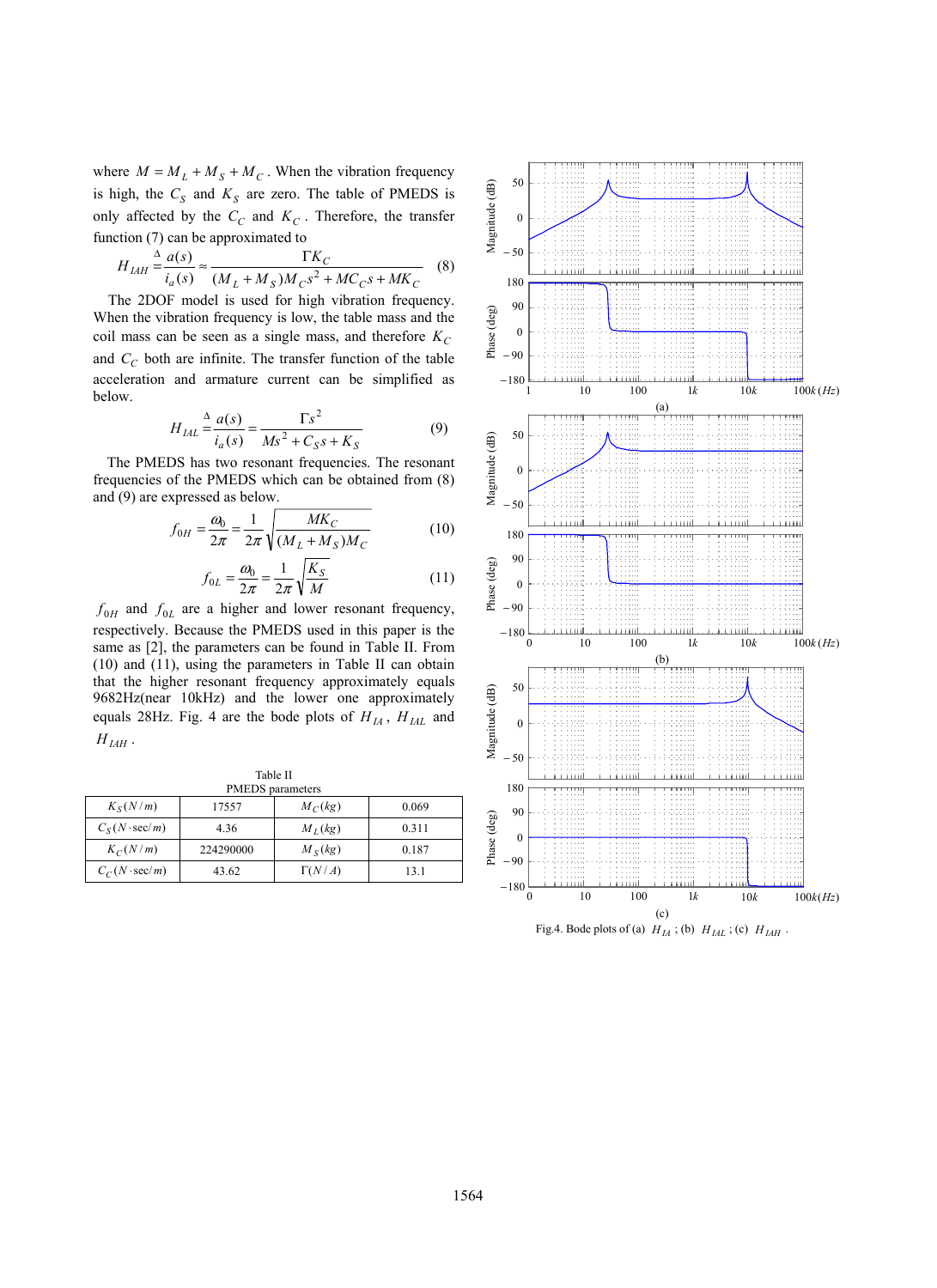# III. CASCADED H-BRIDGE INVERTER

#### *3.1 Harmonic Distribution*

In general, unipolar PWM switching scheme is often used in single H-bridge inverter due to its double frequency output voltage characteristics. Figure 5(a) plots the illustrated output voltage waveform of an H-bridge inverter.

Fig. 5(b) shows the illustrated waveform of a cascaded Hbridge inverters. There are 5 levels in the inverter output voltage, and it is noted that the frequency of output voltage ripple in Fig. 5(b) is four times the carrier frequency.

The higher the ripple frequency of output voltage is, the smaller the current ripple is. So the current ripple of CHB is least.



Using Fourier series to expand the output voltage of the inverter, its harmonics is relative to carrier frequency  $f_{tri}$  as shown in Fig. 6. From Fig. 6, the harmonics of unipolar Hbridge inverter distribute over sideband of  $2f_{tri}$  times. And the harmonics of CHB inverter only distribute over sideband of  $4f_{tri}$  times. The magnitude of the harmonics of the CHB is smaller than the others.



(a) single H-bridge with unipolar PWM scheme; (b)CHB.

#### *3.2 Effect of Dead-Time*

In order to prevent short circuit in the H-bridge inverter, it usually adds dead-time to the gate signal. In this paper, dead-time  $t_A$  also adds to the CHB. But dead-time would influences the output voltage as shown in Fig. 7 shows. Dead-time may increase or decrease the output voltage which depends on direction of the output current. The current in Fig. 7 is positive, and the output voltage in Fig. 7 decreases because of the dead-time. On the contrary, when the current is negative, the output voltage increases. The output voltage of CHB can be expressed as

$$
v_a = \left[ \frac{v_{cont}^{\prime}}{\hat{v}_{tri}} - 2 \frac{t_{\Delta}}{T_s} * sign(i_a) \right] V_{dc}
$$
 (12)

where

$$
sign(x) = \begin{cases} 1, x > 0 \\ -1, x < 0 \end{cases}
$$
 (13)

The last term of  $(12)$  is the influence of the dead-time, and it should not appear in the output voltage.

Duo to the influence of the dead-time, this paper uses a dead-time compensator to eliminate its influence. The magnitude of the compensation is  $\Delta v_{cont}$ . The current controller block diagram which contains a PI controller  $G_c(s)$  and a dead-time compensator are shown in Fig. 8. The original command voltage  $v_{cont}$  adds the compensative term  $\Delta v_{cont}$ , and then it equals a new command voltage  $v_{cont}$  which enters the CHB.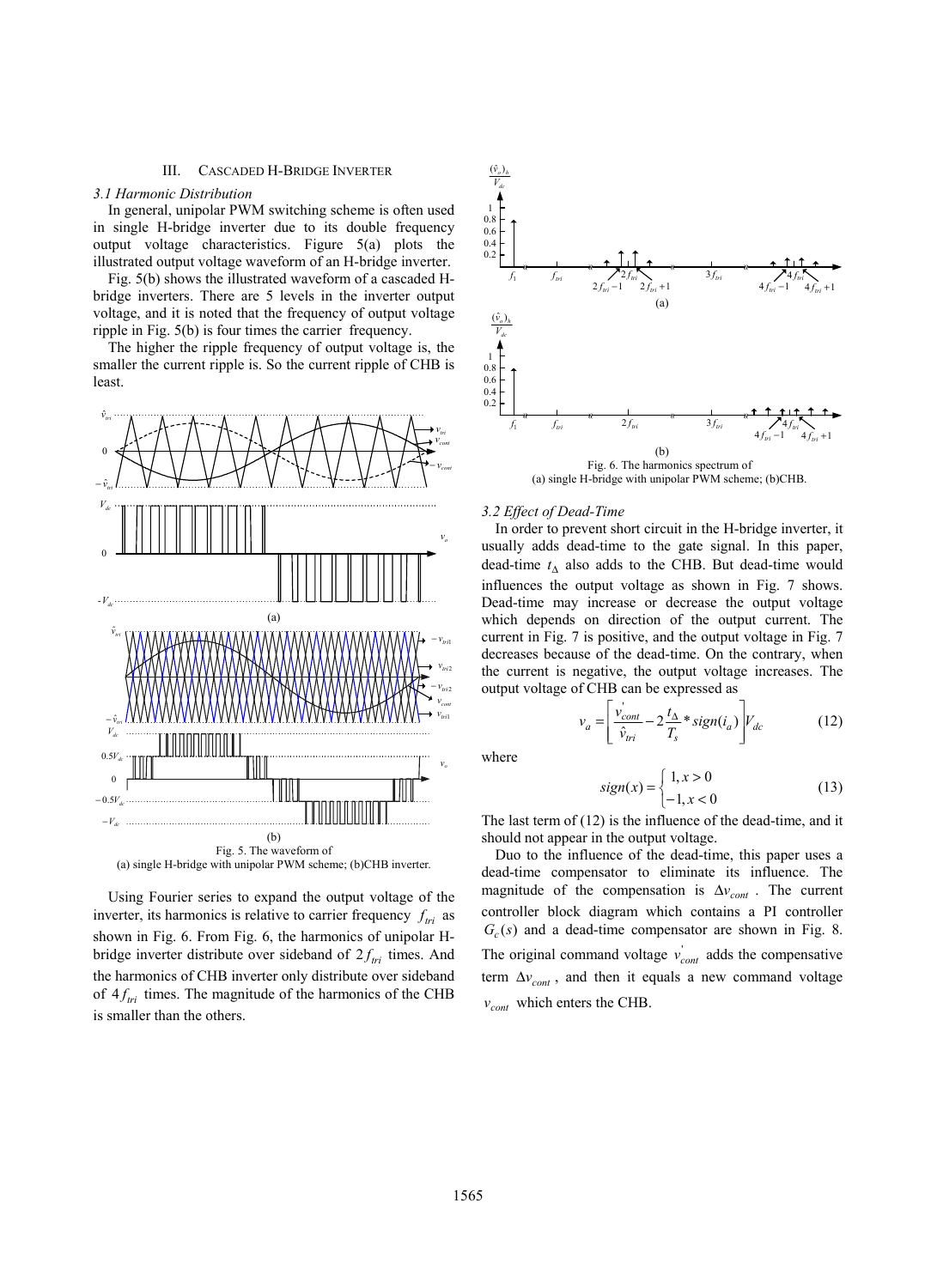



*3.3 Proposed dead-time compensator*  The compensative term is

$$
\Delta v_{cont} = 2 \frac{t_{\Delta}}{T_s} \hat{v}_{tri} * sign(i_o)
$$
 (14)

The new command voltage is

$$
v'_{cont} = v_{cont} + \Delta v_{cont}
$$
  
= v\_{cont} + 2\frac{t\_{\Delta}}{T\_s} \hat{v}\_{tri} \* sign(i\_o) (15)

The  $v_{cont}$  in (12) can be replaced by the above equation.

$$
v_a = \left[\frac{v'_{cont}}{\hat{v}_{tri}} - 2\frac{t_{\Delta}}{T_s} * sign(i_a)\right]V_{dc} = \frac{v_{cont}}{\hat{v}_{tri}}V_{dc}
$$
 (16)

The dead-time term is eliminated by the compensative term. The output voltage is proportional to the controller output  $v_{cont}$ .

# *3.4 The design of proportional and integral gain*

Fig. 2 is the system configuration plot of this paper. It uses a CHB which provides an output voltage  $v_a$  to the PMEDS. It only senses the armature current  $i_a$ . The armature current and the armature current command enter the current controller  $G_c(s)$ . The current controller uses a proportional and integral controller (PI) to produce the control voltage  $v_{cont}$ . The current controller  $G_c(s)$  can be expressed as

$$
G_c(s) = \frac{sk_P + k_I}{s} \tag{17}
$$

The control signal  $v_{cont}$  compares with two carriers. The phase shift of the each adjacent carrier is  $0.25T_s$  where  $T_s$ is the PWM switching period.

From Fig. 8(b), in order to simplify the process of designing the proportional and integral gain, the ratio of proportional and integral gain is set to the ratio of inductor and resistor. That is

$$
\frac{k_P}{k_I} = \frac{L}{R} \tag{18}
$$

Then the transfer function of armature current  $i_a$  and armature current command  $i_a^*$  can be obtained.

$$
\frac{i_a}{i_a^*} = \frac{\frac{k_I k_{PWM}}{R}}{\frac{k_I k_{PWM}}{R}}
$$
(19)

where

$$
k_{PWM} = \frac{V_{dc}}{\hat{v}_{tri}} = \frac{1}{10}
$$
 (20)

Equation (19) likes a low pass filter. The pole should be designed in an interval which is between ten times maximum vibration frequency 2kHz of PMEDS and the carrier frequency 50kHz.

$$
2\pi \times 2k \times 10 \le \frac{k_I k_{PWM}}{R} \le 2\pi \times 50k
$$
 (21)

When the vibration frequency is 2kHz, the inductance and resistance are  $L = 0.102mH$  and  $R = 2.944\Omega$ . By setting pole to 25kHz, the proportional gain  $k<sub>P</sub>$  and integral gain  $k<sub>I</sub>$  are obtained as below.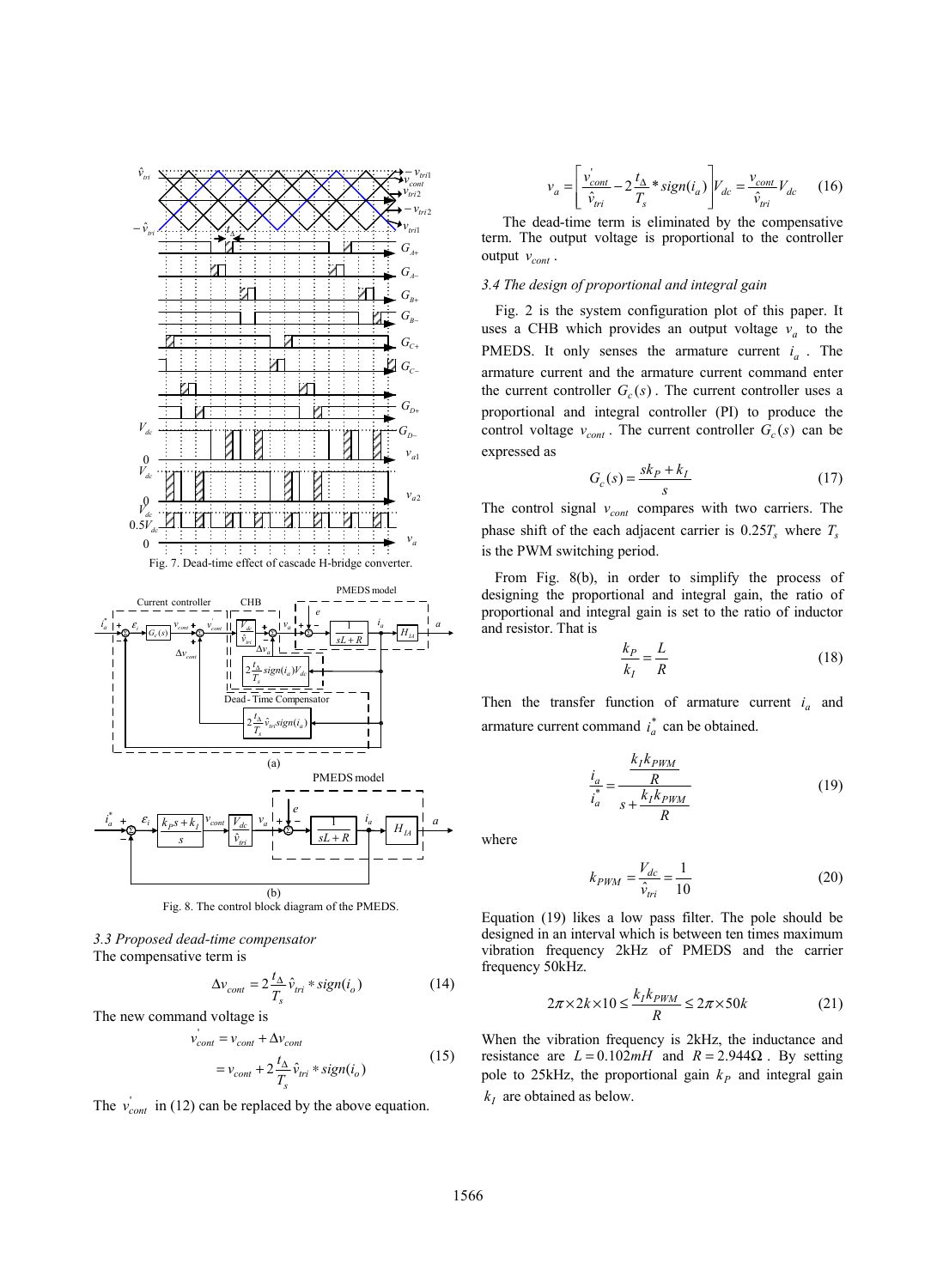$$
k_I = 4619989
$$
  
\n
$$
k_P = 160.068
$$
\n(22)

# IV. SIMULATION RESULTS

In order to verify the current controller for the PMEDS, some simulation results are presented. The simulation parameters are shown in Table II.

Because of the limited switching frequency, it is more difficult to control the current when the vibration frequency is high than that is low. The carrier frequency is 50kHz and the  $V_{dc}$  is 10V.

Fig. 9 and Fig. 10 are the current command, current and acceleration of the PMEDS with current command 200Hz and 2000Hz, respectively. Fig. 9(a) and Fig. 10(a) operate in unipolar scheme, and Fig. 9(b), Fig. 9(c), Fig. 10(b), and Fig. 10(c) operate in CHB. From Fig. 9, the current and acceleration of Fig. 9(c) are better than those of Fig. 9(a) and Fig. 9(b).



Fig. 9. Simulation results of the PMEDS with current command 200Hz (a)H-bridge unipolar scheme; (b)CHB; (c)CHB with dead-time compensator.

The current ripple in Fig. 10(a) is larger than that in Fig.  $10(b)$  and Fig.  $10(c)$ , since the ripple frequency of the output voltage in the unipolar scheme is lower than that in the CHB. From Fig. 10(b), the current waveform of CHB without dead-time compensator is not very well, especially near the zero-corssing points. The current of Fig. 10(a) has some high frequency harmonics near the higher resonant frequency 10kHz and contributes the harmonic acceleration . near 10kHz.

From the Fig. 10(c), the current waveform of CHB with dead-time compensator has a better performance. The acceleration also has lower harmonics due to a better current waveform.



Fig. 10. Simulation results of the PMEDS with current command 2kHz (a)single H-bridge with unipolar PWM scheme; (b)CHB without dead-time compensator; (c)CHB with dead-time compensator.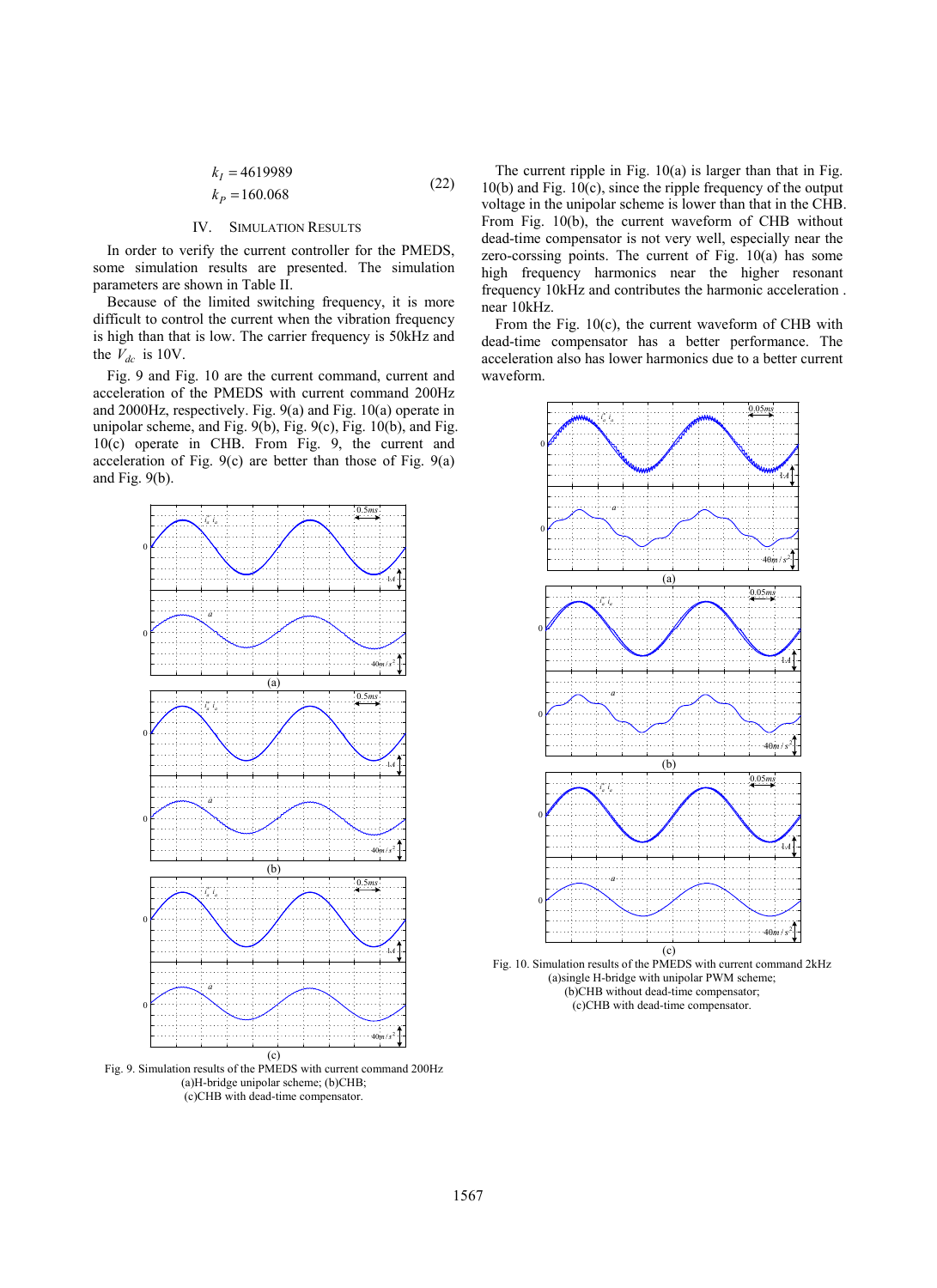## V. EXPERIMENTAL RESULTS

The direct current control in this paper is implemented by an FPGA-based system using Spartan-3 XC3S200. Fig. 11 is the picture of experimental circuit board. The PMEDS type V406 which is used in this paper is made by Ling Dynamic System Company. Fig. 12 is the experimental results using CHB without dead-time compensator and with it. The vibration frequency is at 2000Hz, the carrier frequency is at 50kHz, and the dead-time is set to  $1\mu s$ .

As shown in Fig. 12(a), the acceleration contains a component whose frequency is at about 10kHz due to the distorted current. The experimental result of Fig. 12(b) has a better current tracking performance and a lower distorted acceleration.



Fig. 11. The experimental circuit board.

Fig. 13 is the spectrum of acceleration of Fig. 12. From Fig. 13(a), the acceleration has the 2kHz and 10kHz components. The 2kHz is the vibration frequency, and the 10kHz is the resonant frequency. By using the dead-time compensator and the CHB, the acceleration harmonics at 10kHz has been reduced.

### VI. CONCLUSIONS

Traditionally, the vibration control of PMEDS used linear power amplifier which has the disadvantage of heavy weight, huge size, and low efficiency. The PWM switching mode inverter which uses an LC filter may also has these disadvantages. This paper proposed a simply direct current control for the PMEDS. A dead-time compensator and a CHB are used to replace the LC filter which is used to lower the high frequency harmonics. From the simulation and experimental results, the proposed current control has worked well in the CHB.



Fig. 13. The spectrum of acceleration of (a)Fig. 12(a); (b)Fig. 12(b).